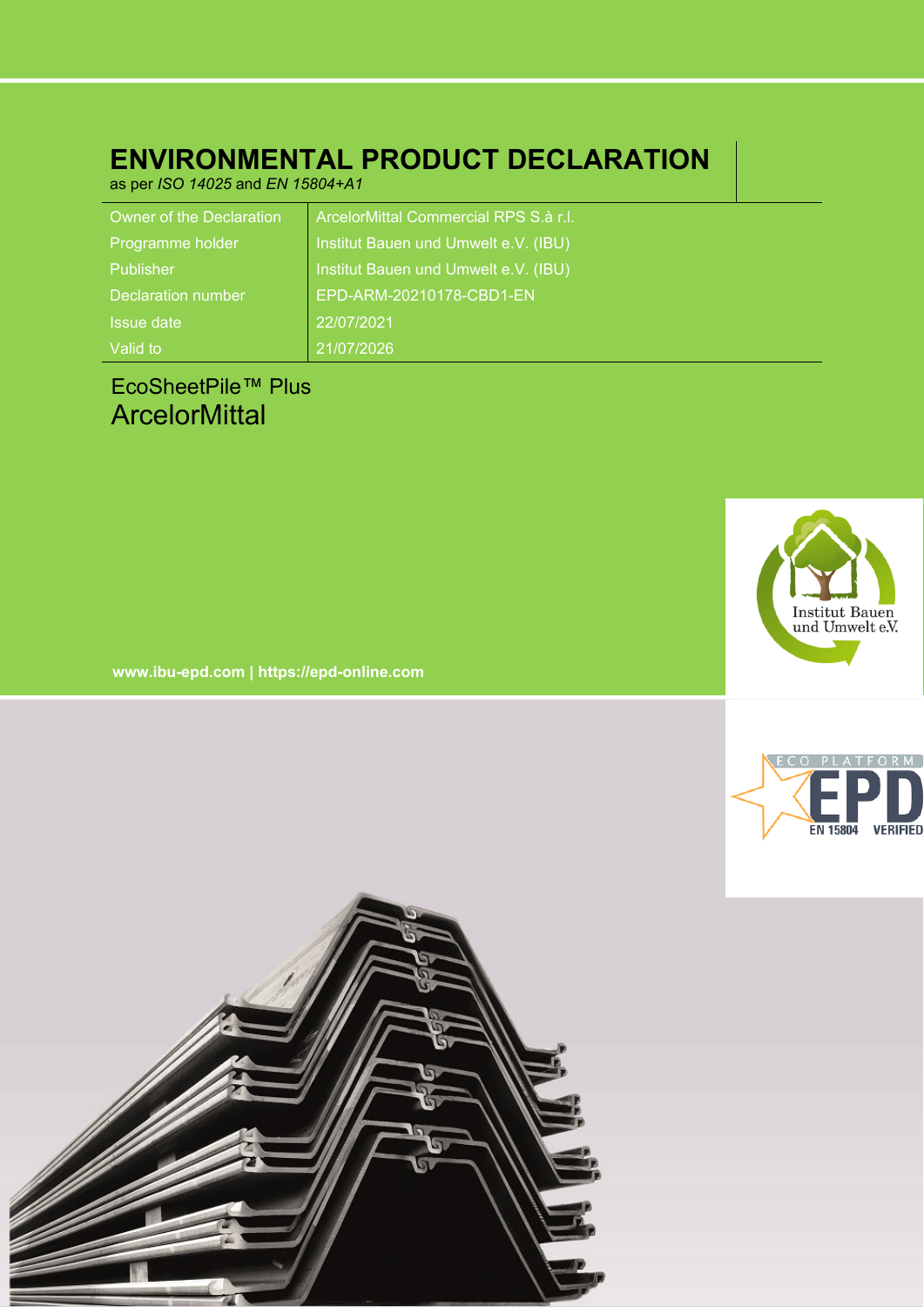

## **General Information**

#### **Programme holder**

IBU – Institut Bauen und Umwelt e.V. Panoramastr. 1 10178 Berlin **Germany** 

## **Declaration number**

EPD-ARM-20210178-CBD1-EN

**This declaration is based on the product category rules:** Structural steels, 11.2017 (PCR checked and approved by the SVR)

#### **Issue date**

22/07/2021

## **Valid to**

21/07/2026

Nam Piten

Dipl. Ing. Hans Peters Dipl. Ing. Hans Peters<br>  $\Box$  internally  $\Box$  internally  $\Box$  externally externally externally

Donald Harly

Dr. Alexander Röder (Managing Director Institut Bauen und Umwelt e.V.))

## **Product**

#### **Product description/Product definition**

This EPD applies to 1 metric ton of steel sheet piles EcoSheetPile™ Plus in steel grades *EN 10248-1* - S 240 GP to S 355 GP, *ASTM A572* - Gr.50 and *CSA* 350W for civil engineering applications, infrastructures and buildings. It is based on a steel production in an Electric Arc Furnace with 100% renewable electricity supply with Guarantee of Origins.

EcoSheetPile™ Plus are produced at the ArcelorMittal sites Differdange and Esch-Belval in Luxembourg from ca. 100% scrap in an electric arc furnace route and are 100% reusable and recyclable. The types of EcoSheetPile™ Plus available are: Z-shaped, Ushaped, straight-web, and H-shaped.

#### ArcelorMittal EcoSheetPile™ Plus

#### **Owner of the declaration**

ArcelorMittal Commercial RPS S àr.L. 66, rue de Luxembourg L-4221 Esch-sur-Alzette Luxembourg

## **Declared product / declared unit**

1 metric ton of EcoSheetPile™ Plus **Scope:**

The declaration applies to 1 metric ton of EcoSheetPile™ Plus. It covers hot rolled steel sheet piles (Z-shaped, U-shaped, straight-web, and Hshaped) produced by ArcelorMittal .

This environmental product declaration is valid for steel sheet piles produced by ArcelorMittal sites Differdange and Esch-Belval in Luxembourg. The data used represent 100% of the annual production of 2019 and is based on 2019 data for deliveries based on Guarantee of Origins for 100% renewable electricity supply.

The owner of the declaration shall be liable for the underlying information and evidence; the IBU shall not be liable with respect to manufacturer information, life cycle assessment data and evidences.

The EPD was created according to the specifications of *EN 15804+A1*. In the following, the standard will be simplified as *EN 15804*.

#### **Verification**

The standard *EN 15804* serves as the core PCR Independent verification of the declaration and data

according to *ISO 14025:2010*

Minh **Matthias Klingler** (Independent verifier)

For the use and application of the product the respective national provisions at the place of use apply, in Germany for example the building codes of the federal states and the corresponding national specifications.

#### **Application**

Steel sheet pile walls resist high pressure and can support the massive height of soil with a small quantity of steel compared to the applied loads. Steel sheet piles are used worldwide in many kinds of permanent and temporary structures: quay walls and breakwaters in harbours, locks, bank reinforcement on rivers and canals, pumping stations, bridge abutments, retaining walls for underpasses, tunnels and underground car parks, impervious containment walls, temporary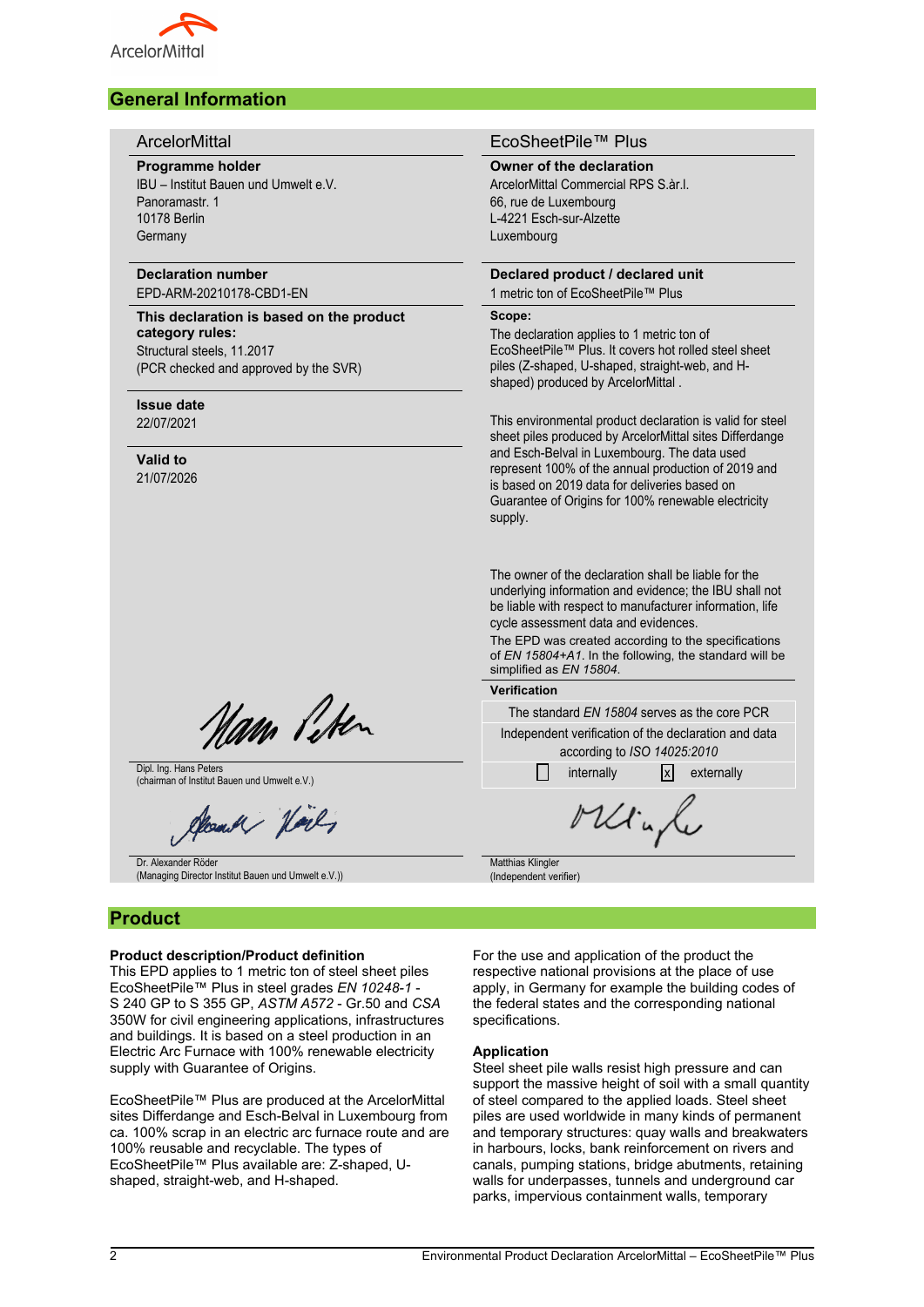

cofferdams in land and in water, containment barriers, and load bearing foundations, among others.

#### **Technical Data**

This EPD is valid for EcoSheetPile™ Plus steel sheet piles of varied grades and geometries, as well as different forms of delivery.

#### **Constructional data**

| <b>Name</b>                      | Value  | Unit              |
|----------------------------------|--------|-------------------|
| Density                          | 7850   | kg/m <sup>3</sup> |
| Modulus of elasticity            | 210000 | N/mm <sup>2</sup> |
| Coefficient of thermal expansion | 12     | $10^{-6}K^{-1}$   |
| Thermal conductivity             | 48     | W/(mK)            |
| Melting point                    | 1536   | °C                |
| Shear modulus                    | 81000  | N/mm <sup>2</sup> |

Performance data of the product with respect to its characteristics in accordance with the relevant technical provision (no CE-marking).

Specific information on dimension tolerances, constructional data, as well as mechanical and chemical properties can be found in the relevant standards:

- European standards *EN 10248‑1*, *EN 10248‑2*.
- ASTM international standards *ASTM A572*, *ASTM A6.*

### **LCA: Calculation rules**

#### **Declared Unit**

The declaration refers to the functional unit of 1 metric ton of EcoSheetPile™ Plus as specified in Part B requirements on the EPD for structural steels.

The background data are taken from *GaBi ts Documentation*.

The final results reflect the weighted average per production volume oft he two rolling lines in Differdange & Esch-Belval.

#### **Declared unit**

| <b>Name</b>               | Value | Unit              |
|---------------------------|-------|-------------------|
| Declared unit             |       |                   |
| Density                   | 7850  | kg/m <sup>3</sup> |
| Conversion factor to 1 kg | 0.001 |                   |

#### **System boundary**

Type of the EPD: cradle-to-gate - with options. Module A1-A3, Module C3, Module C4 and Module D were considered.

**Modules A1-A3** of the structural steel production include the following:

- The provision of resources, additives, and energy
- Transport of resources and additives to the production site
- Production processes on-site including energy, production of additives, disposal of

 Canadian standard association (CSA) *CSA 260W, CSA 300W, CSA 350W*.

#### **Base materials/Ancillary materials**

The base material of EcoSheetPile™ Plus is iron. Alloying elements are added in the form of ferroalloys or metals (the most common elements are Manganese and Silicon). Steel sheet pile products according to *EN 10248* are non-alloy steel products.Some small quantities of other elements may be present in the steel (e.g. copper or nitrogen). The chemical composition of the sheet piles depends mainly on the steel grade.

No substances listed on the "Candidate List of Substances of Very High Concern for Authorisation" by the European Chemicals Agency EC 1907-2006 are contained in the steel in declarable quantities.

This product contains substances listed in the candidate list (date: 22.2.2021) exceeding 0.1 percentage by mass: no

#### **Reference service life**

A reference service life for EcoSheetPile™ Plus is not declared. These are construction products with many different applications purposes. The lifetime therefore will be limited by the service life of the work.

> production residues, and consideration of related emissions

 Recycling of production/manufacturing scrap. Steel scrap is assumed to reach the end-ofwaste status once is shredded and sorted, thus becomes an input to the product system in the inventory.

**Module C3** takes into account the sorting and shredding of after-use steel that is recycled, as well as the non-recovered scrap due to sorting efficiency which is landfilled. A conservative value of 1% landfill is considered.

**Module C4** takes into account the waste disposal including physical pre-treatment and management of the disposal site. Steel is an inert material which does not require any specific treatment on disposal site.

**Module D** refers to the end of life of the steel sheet piles, including reuse and recycling. In module D the recycled material gets a credit in accordance with the "value of scrap" methodology by *WorldSteel* and the reused material receives a credit as avoided manufacturing of steel sheet piles.

#### **Comparability**

Basically, a comparison or an evaluation of EPD data is only possible if all the data sets to be compared were created according to *EN 15804* and the building context, respectively the product-specific characteristics of performance, are taken into account.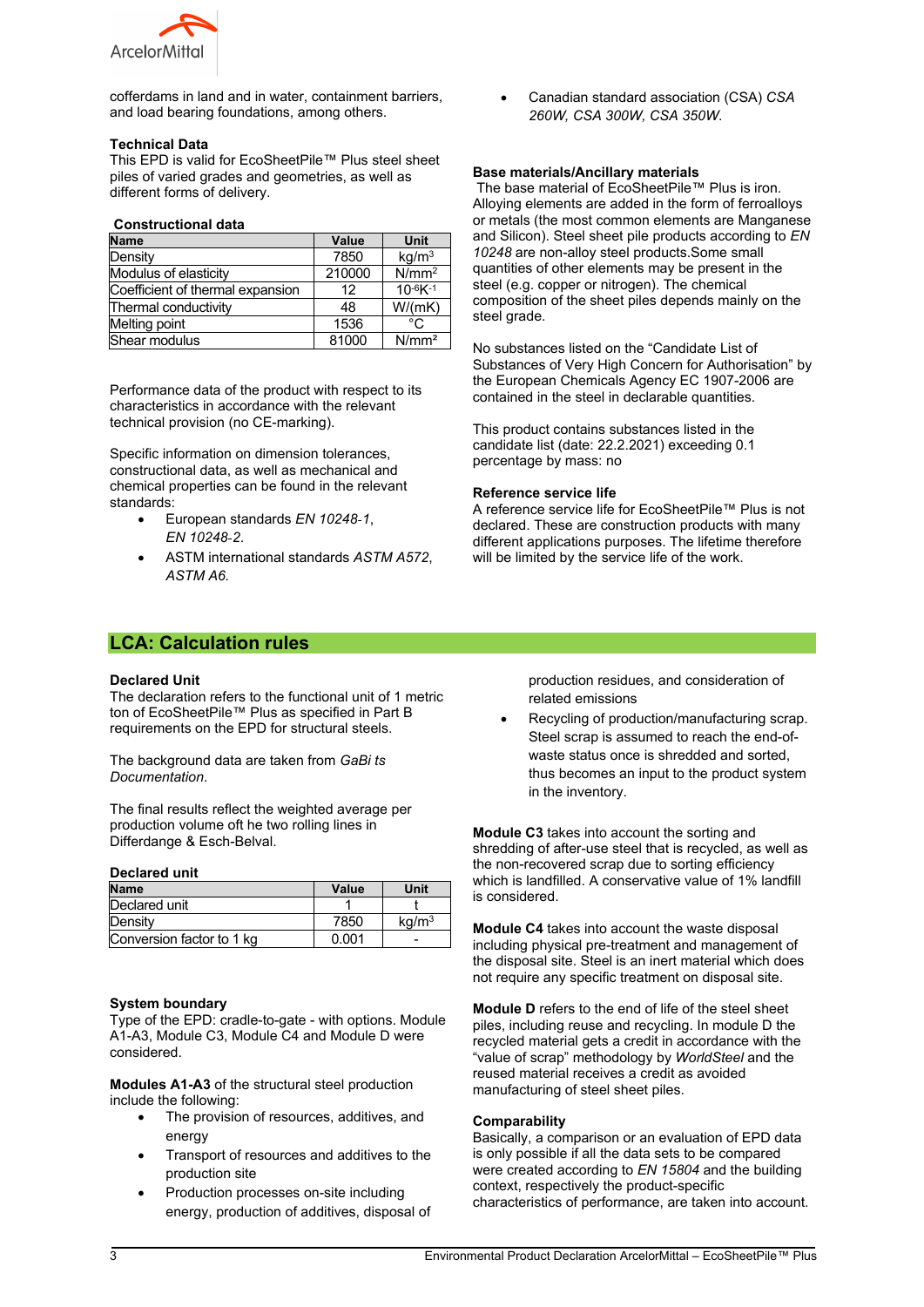

*GaBi ts Software* version 10.0.1.92 was used with GaBi Database 2021.2 to calculate this EPD.

#### **LCA: Scenarios and additional technical information**

The end of life for steel sheet piles consists of 85% being retrieved for recycling or reuse and 15% landfill, with the corresponding benefits and burdens. This is based on the *European Commission – Science Research Development Report* and internal estimations.

#### **Reuse**

Part of the production is used for temporary works (lasting up to 3 years). Steel sheet piles can be reused up to 10 times without loss of their properties. The frequency of reuse varies depending on the use case. For instance, the same steel sheet piles can be used successively for different parts of a construction site or stocked by a company between two usages. According to internal documentation within ArcelorMittal, currently part of the sheet piles are reused several times, leading to an overall reuse rate of 25%.

#### **Recycling**

Steel can be recycled to the same (or higher/lower) quality of steel depending upon the metallurgy and processing of the recycling route. Steel sheet piles can be recycled without any problem after dismantling, and recycling routes are well established. 85% of the sheet piles are recovered for reuse and recycling. Since 25% of the sheet piles are reused, the remaining 60% is considered as recycled with the corresponding benefits and burdens. In module D the recycled material gets a credit or a burden based on the "value of scrap" methodology by *Worldsteel* and the reused material receives a credit as avoided manufacturing of EcoSheetPile™ Plus.

For specific case studies, dedicated scenarios can be calculated by contacting ArcelorMittal or using the data provided in this document.

| End of life (C1 - C4) |  |  |  |
|-----------------------|--|--|--|
|                       |  |  |  |

| <b>Name</b> | Value | Unit |
|-------------|-------|------|
| Reuse       | 250   | κa   |
| Recycling   | 600   | κg   |
| Landfilling | 150   | κg   |

**Reuse, recovery and/or recycling potentials (D), relevant scenario information**

| <b>Name</b> | Value | Unit |
|-------------|-------|------|
| Reuse       | سے    | %    |
| Recycling   | 60    | %    |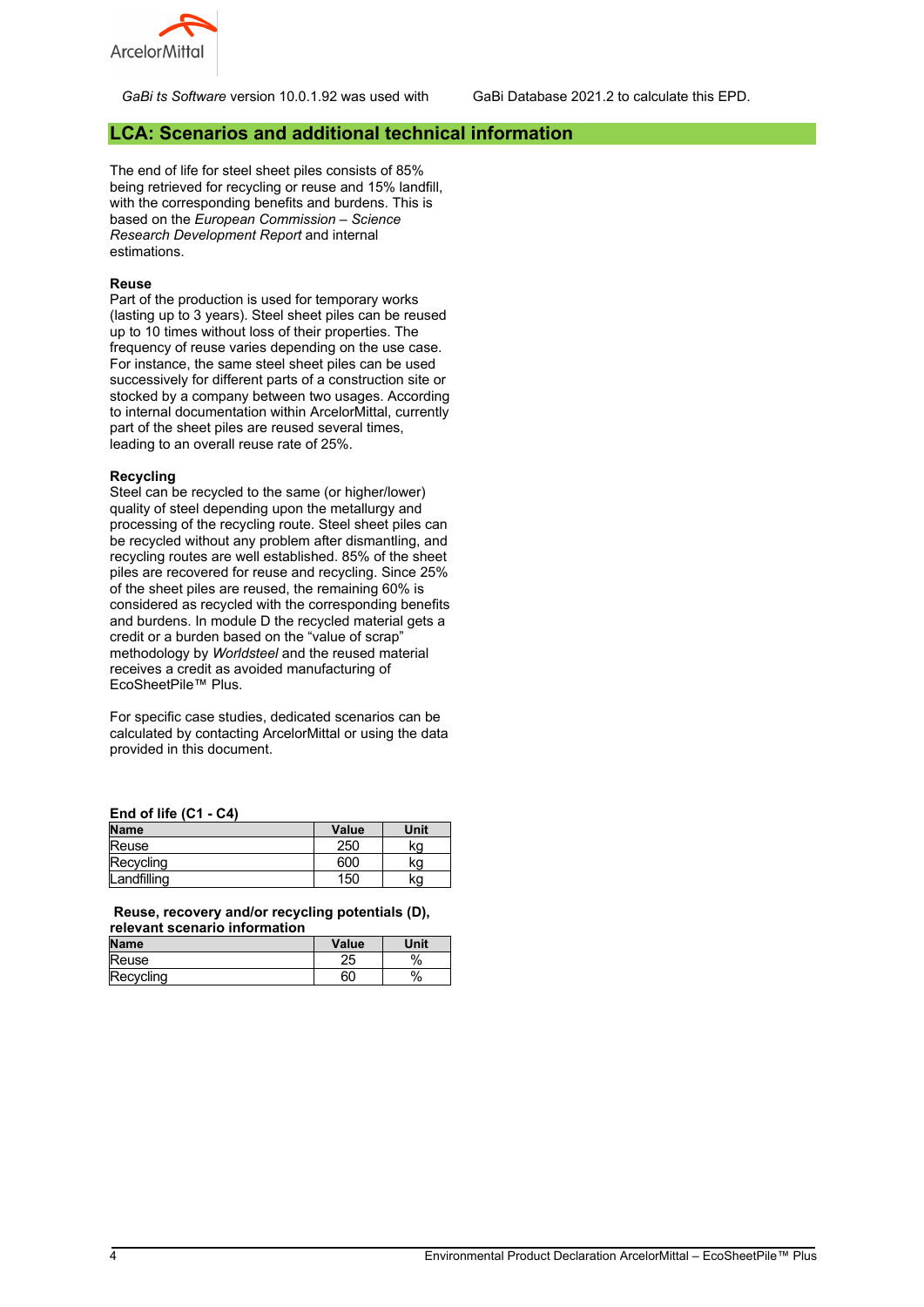

## **LCA: Results**

## **DESCRIPTION OF THE SYSTEM BOUNDARY (X = INCLUDED IN LCA; MND = MODULE NOT DECLARED;**

|                                                                                             |                                                                     |                                  | <b>MNR = MODULE NOT RELEVANT)</b>         |             |                                                                                                        |                                                                                                 |                           |                     |                                                                                                |                            |                          |                               |                |                            |                |                                                      |
|---------------------------------------------------------------------------------------------|---------------------------------------------------------------------|----------------------------------|-------------------------------------------|-------------|--------------------------------------------------------------------------------------------------------|-------------------------------------------------------------------------------------------------|---------------------------|---------------------|------------------------------------------------------------------------------------------------|----------------------------|--------------------------|-------------------------------|----------------|----------------------------|----------------|------------------------------------------------------|
| <b>CONSTRUCTI</b><br><b>ON PROCESS</b><br>PRODUCT STAGE<br><b>USE STAGE</b><br><b>STAGE</b> |                                                                     |                                  |                                           |             |                                                                                                        | END OF LIFE STAGE                                                                               |                           |                     | <b>BENEFITS AND</b><br><b>LOADS</b><br><b>BEYOND THE</b><br><b>SYSTEM</b><br><b>BOUNDARIES</b> |                            |                          |                               |                |                            |                |                                                      |
| Raw materia<br><b>Supply</b>                                                                | Transport                                                           | Manufacturing                    | Transport from the<br>gate to the site    | Assembly    | Jse                                                                                                    | Maintenance                                                                                     | Repair                    | Replacement         | Refurbishment                                                                                  | Operational energy<br>use  | Operational water<br>use | De-construction<br>demolition | Transport      | Waste processing           | Disposal       | Recovery-<br><b>Recycling</b><br>potential<br>Reuse- |
| A1                                                                                          | A2                                                                  | A <sub>3</sub>                   | A4                                        | A5          | <b>B1</b>                                                                                              | <b>B2</b>                                                                                       | <b>B3</b>                 | <b>B4</b>           | <b>B5</b>                                                                                      | <b>B6</b>                  | <b>B7</b>                | C <sub>1</sub>                | C <sub>2</sub> | C <sub>3</sub>             | C <sub>4</sub> | D                                                    |
| X                                                                                           | X                                                                   | X                                | <b>MND</b>                                | <b>MND</b>  | <b>MND</b>                                                                                             | <b>MND</b>                                                                                      | <b>MNR</b>                | <b>MNR</b>          | <b>MNR</b>                                                                                     | <b>MND</b>                 | <b>MND</b>               | <b>MND</b>                    | <b>MND</b>     | $\times$                   | X              | X                                                    |
|                                                                                             |                                                                     |                                  |                                           |             | RESULTS OF THE LCA - ENVIRONMENTAL IMPACT according to EN 15804+A1: 1 metric ton of                    |                                                                                                 |                           |                     |                                                                                                |                            |                          |                               |                |                            |                |                                                      |
|                                                                                             |                                                                     | EcoSheetPile™ Plus               |                                           |             |                                                                                                        |                                                                                                 |                           |                     |                                                                                                |                            |                          |                               |                |                            |                |                                                      |
|                                                                                             |                                                                     |                                  | Parameter                                 |             |                                                                                                        |                                                                                                 | <b>Unit</b>               |                     | $A1-A3$                                                                                        |                            | C <sub>3</sub>           |                               |                | C <sub>4</sub>             |                | D                                                    |
|                                                                                             |                                                                     |                                  | Global warming potential                  |             |                                                                                                        |                                                                                                 | [kg CO <sub>2</sub> -Eq.] |                     | 3.70E+2                                                                                        |                            | $1.60E + 0$              |                               |                | $2.15E + 0$                |                | $3.24E + 2$                                          |
|                                                                                             |                                                                     |                                  |                                           |             | Depletion potential of the stratospheric ozone layer                                                   |                                                                                                 | [kg CFC11-Eq.]            |                     | 5.59E-11                                                                                       |                            | 4.69E-14                 |                               |                | 1.17E-14                   |                | $-1.30E - 11$                                        |
|                                                                                             |                                                                     |                                  | Acidification potential of land and water |             |                                                                                                        |                                                                                                 | $\overline{[kg SO_2-Eq]}$ |                     | 9.50E-1                                                                                        |                            | 2.99E-3                  |                               |                | 1.29E-2                    |                | 4.34E-1                                              |
|                                                                                             |                                                                     |                                  | Eutrophication potential                  |             |                                                                                                        |                                                                                                 | $[kg (PO4)3-Eq.]$         |                     | 7.83E-2                                                                                        |                            | 4.48E-4                  |                               |                | 1.46E-3                    |                | 1.50E-2                                              |
|                                                                                             | Formation potential of tropospheric ozone photochemical<br>oxidants |                                  |                                           |             | [kg ethene-Eq.]                                                                                        |                                                                                                 | 1.15E-1                   |                     | 2.60E-4                                                                                        |                            | 9.87E-4                  |                               |                | 1.80E-1                    |                |                                                      |
| Abiotic depletion potential for non-fossil resources                                        |                                                                     |                                  |                                           | [kg Sb-Eq.] |                                                                                                        | 4.86E-4                                                                                         |                           | 4.70E-7             |                                                                                                | 2.16E-7                    |                          |                               | 8.05E-4        |                            |                |                                                      |
|                                                                                             | Abiotic depletion potential for fossil resources                    |                                  |                                           |             | [MJ]                                                                                                   | 4.25E+3<br>RESULTS OF THE LCA - INDICATORS TO DESCRIBE RESOURCE USE according to EN 15804+A1: 1 |                           |                     | $1.82E+1$                                                                                      |                            | 2.92E+1                  |                               | 2.86E+3        |                            |                |                                                      |
|                                                                                             |                                                                     |                                  |                                           |             |                                                                                                        |                                                                                                 |                           |                     |                                                                                                |                            |                          |                               |                |                            |                |                                                      |
|                                                                                             |                                                                     |                                  | metric ton of EcoSheetPile™ Plus          |             |                                                                                                        |                                                                                                 |                           |                     |                                                                                                |                            |                          |                               |                |                            |                |                                                      |
|                                                                                             |                                                                     |                                  |                                           | Parameter   |                                                                                                        |                                                                                                 |                           | <b>Unit</b>         |                                                                                                | $A1-A3$                    |                          | C <sub>3</sub>                |                | C <sub>4</sub>             |                | D                                                    |
|                                                                                             |                                                                     |                                  |                                           |             | Renewable primary energy as energy carrier                                                             |                                                                                                 |                           | $7.71E + 3$<br>[MJ] |                                                                                                |                            | $1.22E+1$                |                               | $4.05E+0$      |                            | $-2.28E + 3$   |                                                      |
|                                                                                             |                                                                     |                                  |                                           |             | Renewable primary energy resources as material utilization                                             |                                                                                                 |                           | [MJ]                |                                                                                                | $0.00E + 0$                |                          | $0.00E + 0$                   |                | $0.00E + 0$                |                | $0.00E + 0$                                          |
|                                                                                             |                                                                     |                                  |                                           |             | Total use of renewable primary energy resources                                                        |                                                                                                 |                           | [MJ]<br>[MJ]        |                                                                                                | 7.71E+3<br>4.41E+3         |                          | $1.22E + 1$<br>2.82E+1        |                | 4.05E+0<br>3.01E+1         |                | $-2.28E + 3$<br>2.70E+3                              |
|                                                                                             |                                                                     |                                  |                                           |             | Non-renewable primary energy as energy carrier<br>Non-renewable primary energy as material utilization |                                                                                                 |                           | [MJ]                |                                                                                                | $0.00E + 0$                |                          | $0.00E + 0$                   |                | $0.00E + 0$                |                | $0.00E + 0$                                          |
|                                                                                             |                                                                     |                                  |                                           |             | Total use of non-renewable primary energy resources                                                    |                                                                                                 |                           | [MJ]                |                                                                                                | 4.41E+3                    |                          | 2.82E+1                       |                | 3.01E+1                    |                | 2.70E+3                                              |
|                                                                                             |                                                                     |                                  | Use of secondary material                 |             |                                                                                                        |                                                                                                 |                           | [kg]                |                                                                                                | $1.14E + 3$                |                          | $0.00E + 0$                   |                | $0.00E + 0$                |                | $0.00E + 0$                                          |
|                                                                                             |                                                                     | Use of renewable secondary fuels |                                           |             |                                                                                                        | [MJ]                                                                                            |                           | $0.00E + 0$         |                                                                                                | $0.00E + 0$                |                          | $0.00E + 0$                   |                | $0.00E + 0$                |                |                                                      |
|                                                                                             |                                                                     |                                  |                                           |             | Use of non-renewable secondary fuels                                                                   |                                                                                                 |                           | [MJ]                |                                                                                                | $0.00E + 0$                | $0.00E + 0$              |                               | $0.00E + 0$    |                            |                | $0.00E + 0$                                          |
|                                                                                             |                                                                     |                                  | Use of net fresh water                    |             |                                                                                                        |                                                                                                 |                           | [m <sup>3</sup> ]   |                                                                                                | $1.37E + 0$                |                          | 1.18E-2                       |                | 7.43E-3                    |                | 1.58E+0                                              |
|                                                                                             |                                                                     |                                  |                                           |             | RESULTS OF THE LCA - WASTE CATEGORIES AND OUTPUT FLOWS according to EN 15804+A1:                       |                                                                                                 |                           |                     |                                                                                                |                            |                          |                               |                |                            |                |                                                      |
|                                                                                             |                                                                     |                                  |                                           |             | 1 metric ton of EcoSheetPile™ Plus                                                                     |                                                                                                 |                           |                     |                                                                                                |                            |                          |                               |                |                            |                |                                                      |
|                                                                                             |                                                                     |                                  |                                           | Parameter   |                                                                                                        |                                                                                                 |                           | <b>Unit</b>         |                                                                                                | A1-A3                      |                          | C <sub>3</sub>                |                | C <sub>4</sub>             |                | D                                                    |
| Hazardous waste disposed                                                                    |                                                                     |                                  |                                           |             |                                                                                                        | [kg]                                                                                            |                           | 1.81E-6             |                                                                                                | 7.00E-9                    |                          | 3.20E-9                       |                | $-1.52E - 6$               |                |                                                      |
| Non-hazardous waste disposed                                                                |                                                                     |                                  |                                           |             |                                                                                                        | [kg]                                                                                            |                           | $4.97E+0$           |                                                                                                | 1.89E-2                    |                          | 1.50E+2                       |                | $-4.70E+1$                 |                |                                                      |
| Radioactive waste disposed                                                                  |                                                                     |                                  |                                           |             |                                                                                                        | [kg]                                                                                            |                           | 5.17E-2             |                                                                                                | 3.89E-3                    |                          | 3.15E-4                       |                | $-1.31E-2$                 |                |                                                      |
| Components for re-use<br>Materials for recycling                                            |                                                                     |                                  |                                           |             |                                                                                                        | [kg]                                                                                            |                           | $0.00E + 0$         |                                                                                                | 2.50E+2                    |                          | $0.00E + 0$                   |                | $0.00E + 0$                |                |                                                      |
|                                                                                             |                                                                     |                                  | Materials for energy recovery             |             |                                                                                                        |                                                                                                 |                           | [kg]<br>[kg]        |                                                                                                | $0.00E + 0$<br>$0.00E + 0$ |                          | 6.00E+2<br>$0.00E + 0$        |                | $0.00E + 0$<br>$0.00E + 0$ |                | $0.00E + 0$<br>$0.00E + 0$                           |
|                                                                                             |                                                                     |                                  | Exported electrical energy                |             |                                                                                                        |                                                                                                 |                           | [MJ]                |                                                                                                | $0.00E + 0$                |                          | $0.00E + 0$                   |                | $0.00E + 0$                |                | $0.00E + 0$                                          |
|                                                                                             |                                                                     |                                  |                                           |             |                                                                                                        |                                                                                                 |                           | [MJ]                |                                                                                                |                            |                          | $0.00E + 0$                   |                | $0.00E + 0$                |                | $0.00E + 0$                                          |
|                                                                                             | <b>Exported thermal energy</b><br>$0.00E + 0$                       |                                  |                                           |             |                                                                                                        |                                                                                                 |                           |                     |                                                                                                |                            |                          |                               |                |                            |                |                                                      |

#### **References**

#### **EN 15804**

EN 15804+A1:2013, Sustainability of construction works — Environmental Product Declarations — Core rules for the product category of construction products

#### **IBU 2021**

Institut Bauen und Umwelt e.V.: General Instructions for the EPD programme of Institut Bauen und Umwelt e.V. Version 2.0, Berlin: Institut Bauen und Umwelt e.V., 2021. www.ibu-epd.com

#### **PCR Part A**

PCR - Part A: Calculation Rules for the Life Cycle Assessment and Requirements on the Project Report, Institut Bauen und Umwelt e.V., 2021.

#### **PCR Part B**

Requirements on the EPD for Structural steels - Institut Bauen und Umwelt e.V., Berlin (pub.): From the range of Environmental Product

Declarations of Institute Construction and Environment e.V. (IBU), 2017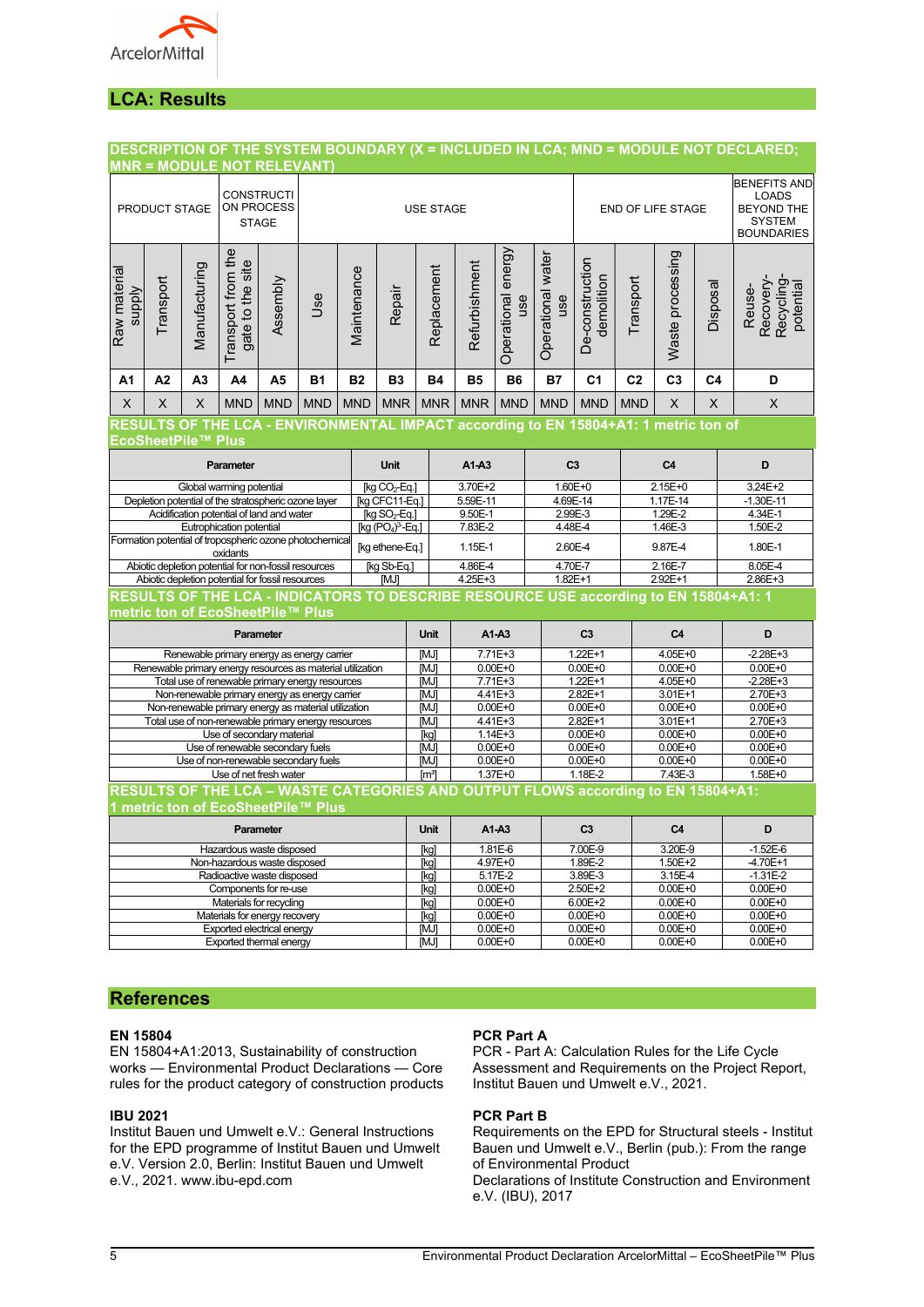

#### **GaBi ts Software**

GaBi ts Software and Databases for Life Cycle Engineering. LBP, University of Stuttgart und PE International, 2013.

#### **GaBi ts Documentation**

GaBi ts Documentation of the GaBi datasets for Life Cycle Engineering. LBP, Universitity of Stuttgart and PE International, 2011.

http://gabi.sphera.com/support/gabi

#### **EN 10248-1**

EN 10248-1:1995, Hot rolled sheet piling of non alloy steels - Part 1: Technical delivery conditions. CEN, 1995.

#### **EN 10248-2**

EN 10248-2:1995, Hot rolled sheet piling of non alloy steels - Part 2: Tolerances on shape and dimensions. CEN, 1995.

#### **ASTM A572**

ASTM A572 / A572M-21e1:2021, Standard Specification for High-Strength Low-Alloy Columbium-Vanadium Structural Steel, ASTM International, West Conshohocken, PA, 2021.

#### **ASTM A6**

ASTM A6 / A6M-19:2019, Standard Specification for General Requirements for Rolled Structural Steel Bars, Plates, Shapes, and Sheet Piling, ASTM International, West Conshohocken, PA, 2019.

#### **CSA 260W, CSA 300W, CSA 350W**

CSA G40.20:2013, General requirements for rolled or welded structural quality steel. Canadian Standard Association.

CSA G40.21:2013, General requirements for structural quality steel. Canadian Standard Association.

#### **Candidate List of Substances of Very High Concern for Authorization**

Regulation (EC) No 1907/2006 of the European Parliament and of the Council on the Registration. Evaluation, Authorisation and Restriction of Chemicals (REACH)

https://echa.europa.eu/candidate-list-table

#### **European Commission – Science Research Development Report**

Life-Cycle Assessment (LCA) for steel construction. Technical steel research. 2002